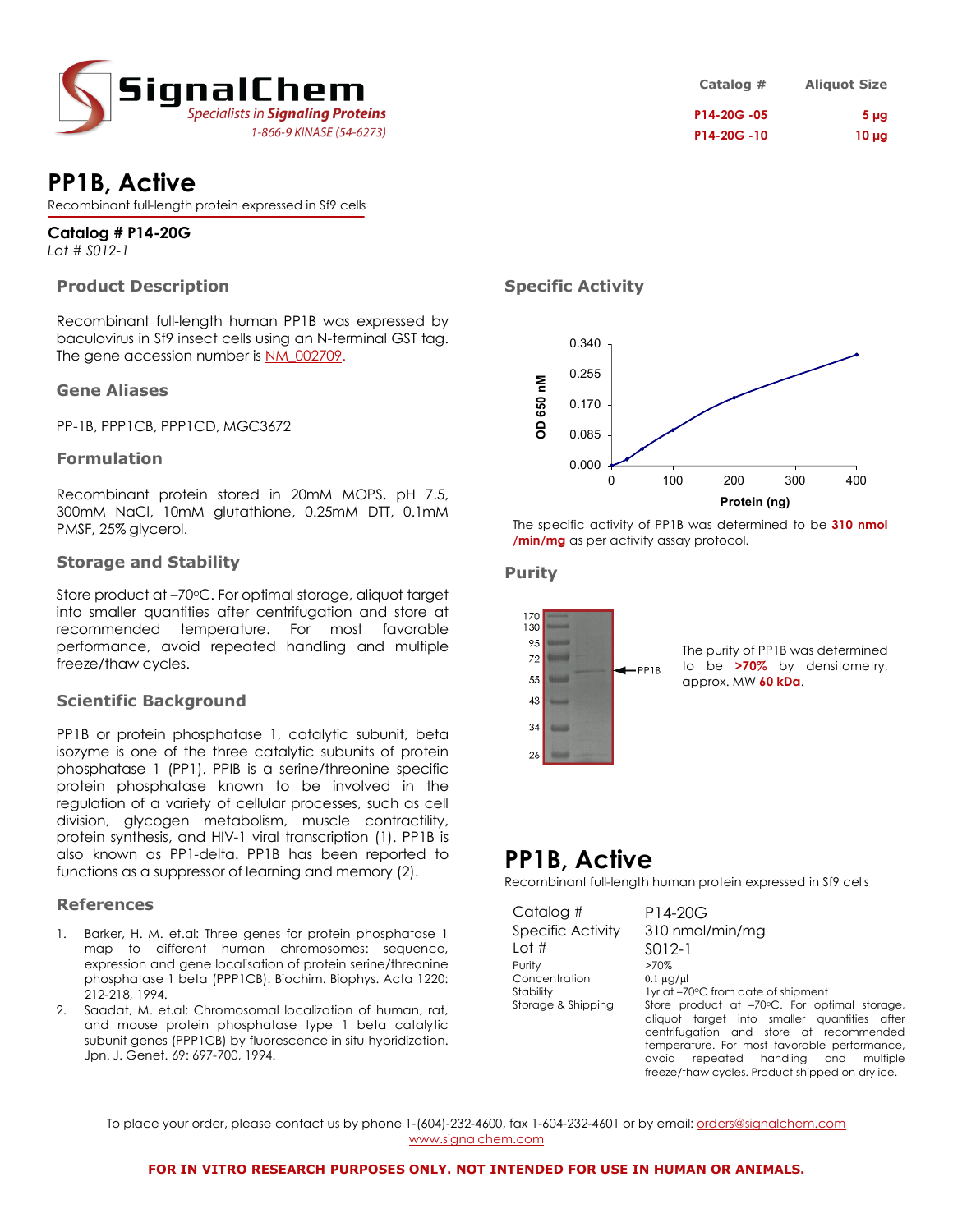# **Activity Assay Protocol**

**Reaction Components**

#### **Active Phosphatase** (Catalog #: P14-20G)

Active PP1B  $(0.1\mu g/\mu l)$  diluted with Phosphatase Dilution Buffer II (Catalog #: P22-09) and assayed as outlined in sample activity plot. (Note: these are suggested working dilutions and it is recommended that the researcher perform a serial dilution of Active PP1B for optimal results).

**Phosphatase Dilution Buffer II** (Catalog #: P22- 09)

Phosphatase Assay Buffer II (Catalog #: P02-09) diluted at a 1:4 ratio (5X dilution) with freshly prepared solution containing 0.2% 2-mercaptolethanol and 65ng/µl BSA.

**Phosphatase Assay Buffer II** (Catalog #: P02-09)

Buffer components: 250 mM Imidazole, pH 7.2

**Substrate** (Catalog #: T69-58)

Thr-phosphopeptide synthetic substrate (KRT(p)IRR) diluted in distilled H2O to a final concentration of 1mg/ml.

#### **Detection Solution**

BIOMOL GREEN reagent phosphatase detection kit (BioMol Catalog #: AK-111).

## **Assay Protocol**

- **Step 1.** Prepare a fresh batch of Phosphatase Dilution Buffer and keep on ice.
- **Step 2.** Prepare phosphate standard curve following the instruction of BIOMOL GREEN reagent phosphatase detection kit. Briefly, prepare 1:1 serial dilutions of phosphate standard solutions with Phosphatase Dilution Buffer in a volume of 25µl. Also, use 25µl Phosphatase Dilution Buffer as a blank. The range of phosphate amount should be 0~4 nmol.
- **Step 3.** Thaw the Active PP1B on ice. Prepare serial dilutions of PP1B using Phosphatase Dilution Buffer.
- **Step 4.** In a pre-cooled microfuge tube, add the following reaction components in total volume of 25µl:

**Component 1.** 10µl of diluted Active PP1B (Catalog #P14-20G)

**Component 2.** 5µl of Substrate Assay solution (Catalog #T69-58)

**Component 3.** 10µl Phosphatase Dilution Buffer II (Catalog #P22-09)

- **Step 5.** Set up the blank control as outlined in step 4, excluding the addition of the Active Phosphatase. Replace the Active Phosphatase with an equal volume of Phosphatase Dilution Buffer (Catalog # P22-09).
- Step 6. Start the reaction by incubating the mixture in a water bath at 37<sup>o</sup>C for 15 minutes.
- **Step 7.** Add 100µl BIOMOL GREEN Reagent to each reaction including control tubes.
- **Step 8.** Add 100µl BIOMOL GREEN Reagent to each phosphate standard solution including the blank (step 2).
- **Step 9.** Incubate at room temperature for 30 minutes to allow development of the green color.
- **Step 10.** Measure the absorbance of the reaction solution in a spectrophotometer at 650 nm.
- **Step 11.** Plot the free phosphate standard curve. Determine absorbance (y) for each sample (where y = absorbance of sample – background absorbance) and calculate the corresponding nmol phosphate released (x) during the assay using the equation  $y = A^*x + B$  or  $x = [y - B] / A$  (the A and B values are determined from the slope of the line from the standard curve).
- **Step 12.** Calculate the phosphatase specific activity (SA):

## **Phosphatase Specific Activity (SA) (nmol/min/mg)**

SA = Corresponding phosphate released \*1000/ [(Reaction time in min)\*(Enzyme amount in  $\mu$ g)]

To place your order, please contact us by phone 1-(604)-232-4600, fax 1-604-232-4601 or by email: orders@signalchem.com www.signalchem.com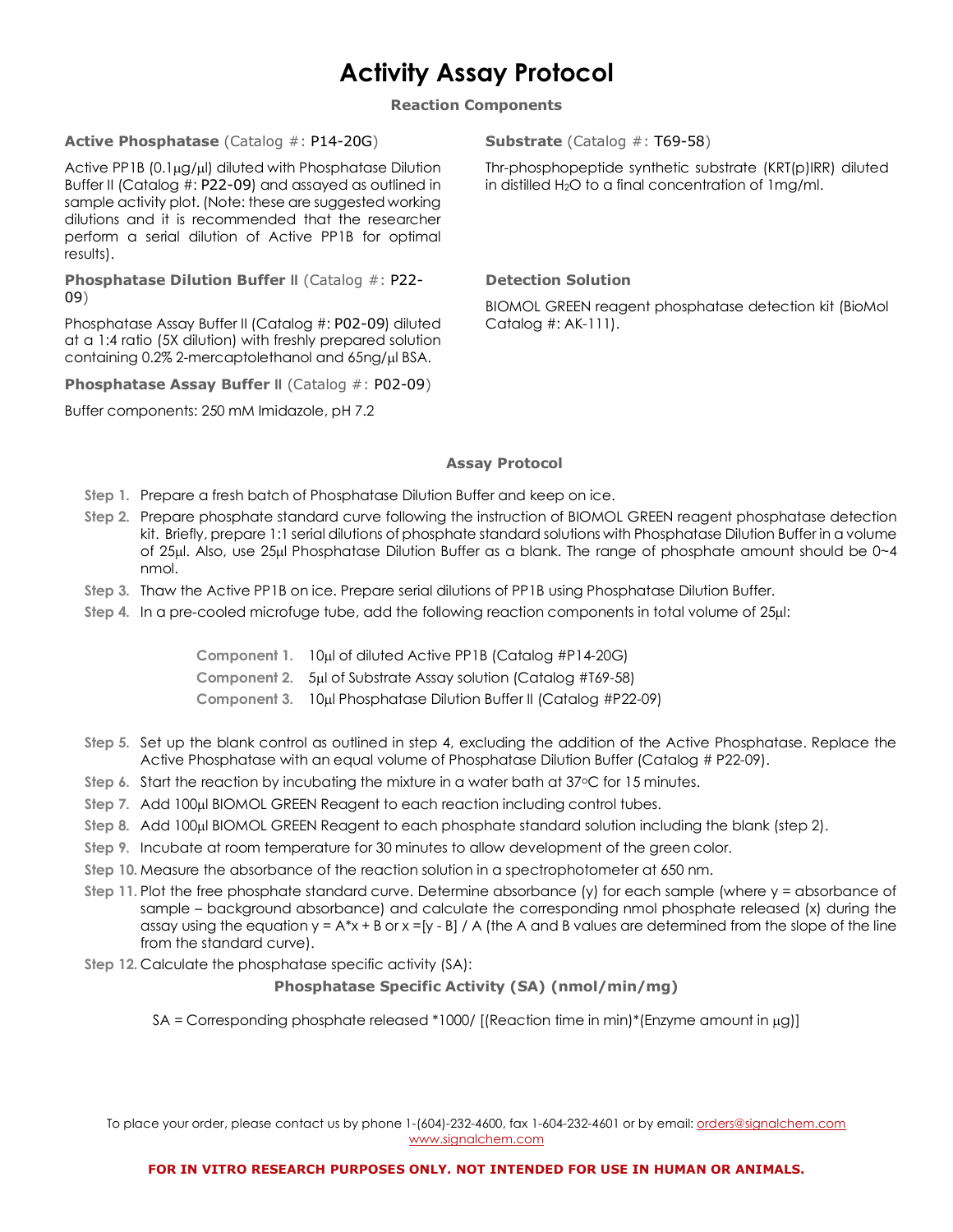# **SAFETY DATA SHEET**

# **Article 1 - Product Identification**

## **Product Name: PP1B, Active Catalog # P14-20G**

This product is sold only for research use by qualified laboratory personnel, and is not to be used as a drug, medical device, food additive, *cosmetic, nor household chemical. It is not to be used in diagnostic, therapeutic, consumer, agricultural, nor pesticidal applications.*

Street Address: *110-13120 Vanier Place* City, Prov. Postal Code: *Richmond, BC, V6V 2J2* Fax: 604-232-4601 EMERGENCY PHONE: 604-232-4600

Manufacturer's Name: SignalChem Pharmaceuticals Inc.

# **Article 2 - Hazard Identification**

- **WHMIS Classification:** Not WHMIS controlled.
- **GHS classification:** Skin irritation (Category 3); Eye irritation (Category 2B).
- **Hazard Pictograms:** none.
- **Signal words:** Warning.
- **Hazard statements:** Causes mild skin irritation (H316); Causes eye irritation (H320).
- **Precautionary statements:** IF IN EYES: Rinse cautiously with water for several minutes. Remove contact lenses, if present and easy to do. Continue rinsing. (P305 + P351 + P338).
- **Other hazards:** none known.

# **Article 3 – Composition/Information on Ingredients**

**Chemical Characterization:** Mixtures.

**Description:** This product consists of the substances listed below.

| Common name                          | Chemical name                               | CAS-No.           | Concentration |
|--------------------------------------|---------------------------------------------|-------------------|---------------|
| Glycerol                             | Glycerol                                    | $56 - 81 - 5$     | ≤30%          |
| <b>NaCl</b>                          | Sodium chloride                             | 7647-14-5         | ≤1.753%       |
| <b>MOPS</b>                          | 3-(N-morpholino) propanesulfonic acid       | $1132 - 61 - 2$   | 0.418%        |
| Glutathione                          | Glutathione                                 | $70 - 18 - 8$     | 0.307%        |
| Protein                              |                                             | No data available | ≤0.02%        |
| DTT: Dithiothreitol                  | $(R^*, R^*)$ -1,4-Dimercaptobutane-2,3-diol | 3483-12-3         | 0.0038%       |
| PMSF; Phenylmethanesulfonyl fluoride | a-Toluenesulphonyl fluoride                 | 329-98-6          | 0.002%        |

# **Article 4 – First-aid Measures**

- **General information:** Consult a physician by providing the SDS.
- **After inhalation:** Breath in fresh air. If cannot breath, give artificial respiration and consult a physician.
- **After skin contact:** Immediately wash with soap and plenty of water and rinse thoroughly. Consult a physician.
- **After eye contact:** Rinse opened eyes with plenty of water for at least 15 minutes. Consult a physician.
- **After swallowing:** rinse the mouth with plenty of water and consult a physician.

# **Article 5 - Fire-fighting Measures**

- **Suitable extinguishing media:** Use water spray, extinguishing powder, carbon dioxide, or other appropriate measure that is suitable to the environment.
- **Specific hazards arising from the substance or mixture:** None known.
- **Special protective equipment and precautions for fire-fighters:** Self-contained breathing apparatus if necessary.

To place your order, please contact us by phone 1-(604)-232-4600, fax 1-604-232-4601 or by email: orders@signalchem.com www.signalchem.com

#### **FOR IN VITRO RESEARCH PURPOSES ONLY. NOT INTENDED FOR USE IN HUMAN OR ANIMALS.**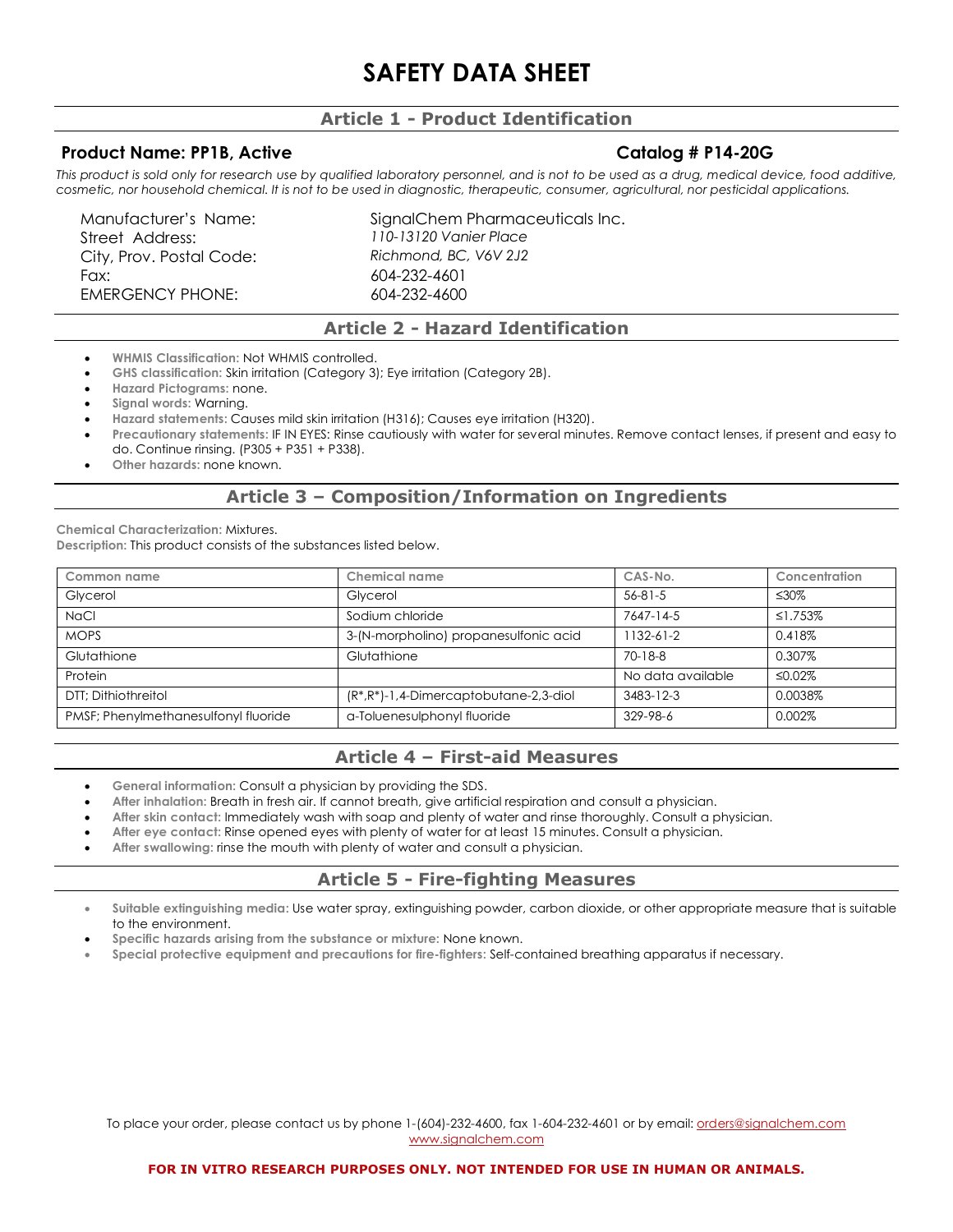# **SAFETY DATA SHEET**

## **Article 6 – Accidental Release Measures**

- **Personal precautions, protective equipment and emergency procedures:** Apply standard laboratory practices and personal protective equipment. Avoid breathing vapors, mist, or gas. Ensure adequate ventilation.
- **Environmental precautions:** Do not allow to enter drains.
- **Methods and materials for containment and cleaning up:** Absorb on sand or vermiculite and place in closed containers for disposal.

# **Article 7 - Handling and Storage**

- **Precautions for sate handling:** Wear chemical safety goggles and compatible chemical-resistant gloves. Avoid inhalation, contact with eyes, skin or clothing.
- **Conditions for safe storage:** Store in a dry and well-ventilated place in -70 °C. Keep container upright and tightly closed.

## **Article 8 - Exposure Controls/Personal Protection**

• **Components with limit monitoring values at workplace:**  Glycerol (CAS-No: 56-81-5)

| <b>Values</b> | <b>Control parameters</b>               | <b>Regulations</b>       |
|---------------|-----------------------------------------|--------------------------|
| <b>TWA</b>    | $10 \,\mathrm{mg/m}$ for mist           | British Columbia, Canada |
| <b>TWA</b>    | 3 mg/m <sup>3</sup> for respirable mist | British Columbia, Canada |
| <b>TWA</b>    | $10 \,\mathrm{mg/m^3}$                  | Alberta, Canada          |
| <b>TWAEV</b>  | $10 \text{ mg/m}^3$                     | Ontario, Canada          |
| <b>TWAEV</b>  | $10 \,\mathrm{mg/m^3}$                  | Quebec, Canada           |
| <b>TWA</b>    | $10 \text{ mg/m}^3$                     | <b>USA</b>               |

• **Appropriate engineering controls:**

Apply adequate ventilation including mechanical exhaust or laboratory fume hood. Follow standard laboratory practices.

• **Individual protection measures: Respiratory protection:**

Use appropriate respirator if there is inadequate ventilation by following the government standards.

**Hand protection:**

 Wear gloves and use proper glove removal technique to avoid skin contact. Discard gloves after use by following the applicable laboratory regulations. Wash and dry hands.

**Eye/face protection:**

Safety goggles with side-shields approved under appropriate government standards.

**Skin/body protection:**

Use appropriate clothing, footwear and any additional protection measures to protect from splashing or contamination.

# **Article 9 – Physical and Chemical Properties**

| Appearance: Colorless fluid.                   | Danger of explosion: Product does not present an explosion hazard. |
|------------------------------------------------|--------------------------------------------------------------------|
| Odour/Odour Threshold: Not determined.         | Explosion limits: Lower: 0.9 Vol %; Upper: 0.0 Vol %.              |
| pH: Not available.                             | Decomposition temperature: Not available.                          |
| Melting point/freezing point: Not determined.  | Vapor pressure at 20 °C: 0.1 hPa                                   |
| Boiling point/Boiling range: 100 °C.           | Density: Not determined.                                           |
| Flash point: $> 100$ °C.                       | Relative density: Not determined.                                  |
| Flammability (solid, gaseous): Not determined. | Vapor density: Not determined.                                     |
| Ignition temperature: 400 °C.                  | Evaporation rate: Not determined.                                  |
| Auto-igniting: Product is not self-igniting.   | Solubility in / Miscibility with Water: Fully miscible.            |

# **Article 10 - Stability and Reactivity**

- **Reactivity:** Stable under recommended transport and storage conditions.
- **Chemical stability:** Stable under recommended transport and storage conditions.
- **Possible hazardous reactions:** No dangerous reactions known.
- **Conditions to avoid:** Heat and moisture.
- **Incompatible materials:** Strong acids/bases, strong oxidizing/reducing agents.
- **Hazardous decomposition products:** Carbon oxides may formed under fire conditions; no known decomposition information for other decomposition products.

To place your order, please contact us by phone 1-(604)-232-4600, fax 1-604-232-4601 or by email: orders@signalchem.com www.signalchem.com

#### **FOR IN VITRO RESEARCH PURPOSES ONLY. NOT INTENDED FOR USE IN HUMAN OR ANIMALS.**